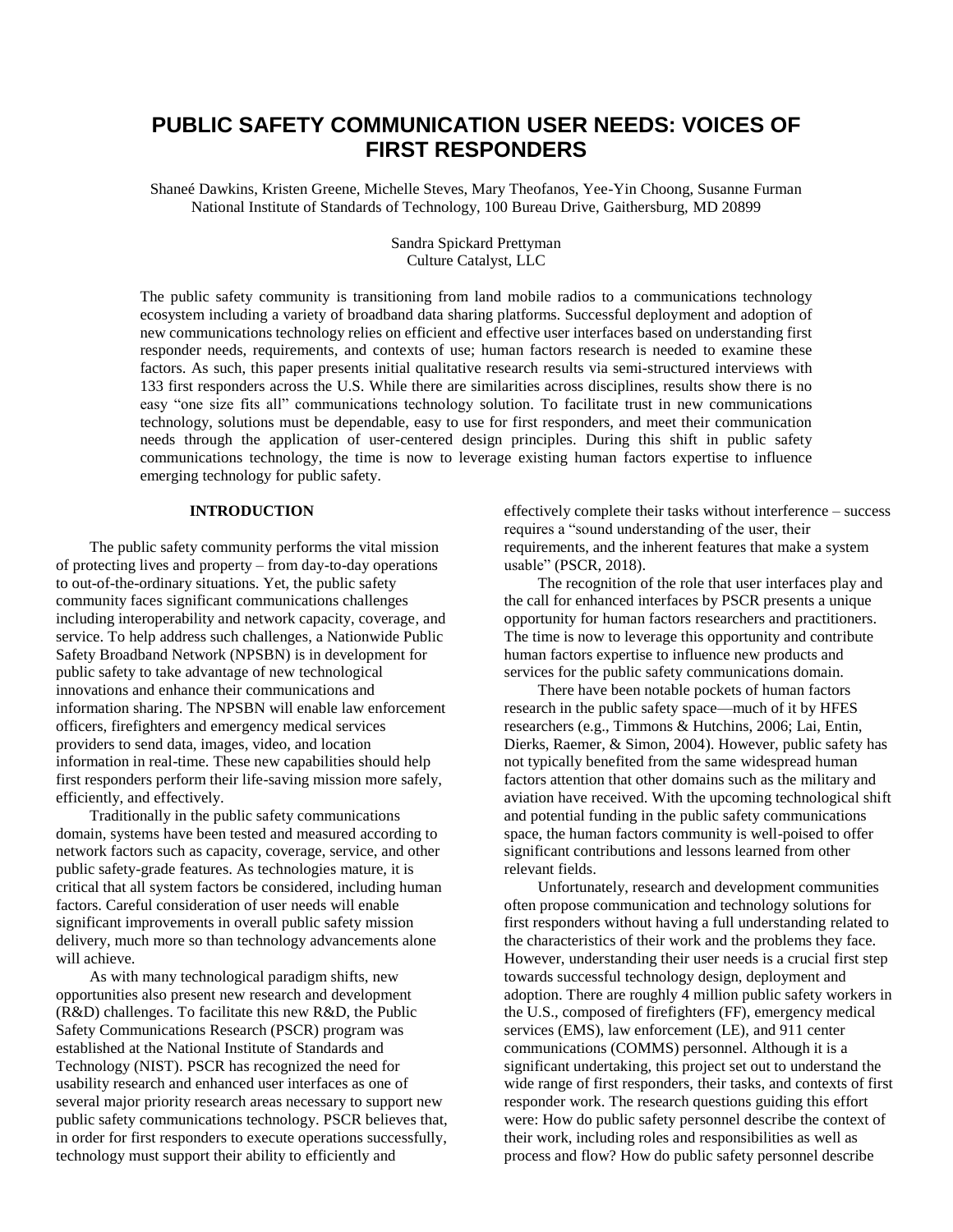their communication and technology needs related to work? What do public safety personnel believe is working or not working in their current operational environment?

A goal of this research effort was to engage directly with first responders to understand their current user experience and what they need in order to communicate efficiently and effectively. Engaging with first responders captures their voices so that they become audible to a broader community.

## **METHOD**

There are two phases in this project's data collection; they are distinguished by the types of data collected. The first phase, the qualitative component, focused on interviews with 133 first responders across the U.S. The second phase will utilize a quantitative survey instrument to collect data to confirm and expand on the needs and problems related to communication and technology identified in the qualitative data. The qualitative and quantitative phases complement each other, providing a holistic view of first responders, their work, beliefs, and needs related to communications technology. The initial results for the FF, EMS, and LE disciplines of the qualitative component are described in this paper. (Note that few COMMS are included here, as they were part of a separate data collection effort.)

Qualitative research is iterative in nature and focuses on the importance of participants' perspectives throughout the research process. Our research process consistently returned to our research questions to inform elements of the process: instrument development, data collection, and data analysis. Further, data collection and initial data analysis were conducted in tandem and occurred iteratively.

#### **Instrument Development**

The research team developed a semi-structured interview protocol. Pilot interviews were conducted with several first responders in each discipline to determine face and construct validity as well as assess language appropriateness for the user population. The pilot interviews demonstrated that a generalized instrument worked well across all disciplines. The final protocol included questions on work-related tasks, relationships, and communication and technology tools, and a short demographic form. The demographic questions focused on gender, age, years of service, and participants' ease and comfort with technology.

#### **Sampling Strategy and Participants**

*Sampling strategy.* There is a wide range of different types of first responders with different roles and responsibilities, as well as different communications and technology needs. The initial sampling strategy focused on FF, EMS, and LE in urban, suburban, and rural locations. In addition to discipline and location representation, the sampling strategy addressed first responders with various levels of experience as a responder, from rookie to senior, as well as responders from multiple jurisdictional agency levels, and a mix of station types, both volunteer, career, and combined.

*Participants*. 133 participants were interviewed in 105 interview sessions. Table 1 shows the distribution of participants by discipline and location type.

### **Table 1: Participant distribution by discipline and location**

|          | FF | <b>EMS</b> |    | LE COMMS PS* | <b>T</b> otal |
|----------|----|------------|----|--------------|---------------|
| Urban    | 35 |            | 26 |              | 73            |
| Suburban | 25 |            | 12 |              | 46            |
| Rural    |    |            |    |              | 14            |
| Total    | 65 | 20         | 43 |              | 133           |

\*PS are cross-trained in FF, EMS, and LE.



**Figure 1. Participant Demographics**

Figure 1 shows basic demographic characteristics. For these participants, their years of service ranged from less than a year in the field to 40 years of service (mean=18.89, *SD*=9.38). With respect to gender, there were very few women in our interview sample, just 9.84 %; however, this is representative of the first responder community in general. Women make up approximately 13 % of LE (U.S. Department of Justice, 2013) and less than 5 % of FF (National Fire Protection Association, 2018). Note that the demographics in Figure 1 are from *n*=122 first responders, as some participants did not complete all questions on the demographic questionnaire.

#### **Data Collection**

Most interviews took place in the workplace (a police, fire, or EMS station) typically in either a group gathering area, a private office, or conference room. Some interview sessions had more than one participant. Each participant was provided with a copy of the study information sheet and verbally given a summary of its content. Participants were asked for permission to audio record the session.

The data consist of interview transcripts of the recordings, demographics, field notes, and analytic memos. All interview recordings (a total of 5 627 minutes) were transcribed by an external transcription service and the transcripts form the major dataset for analysis (1 807 pages). In addition, research team members wrote field notes related to interviews they conducted, that served as additional data for analysis.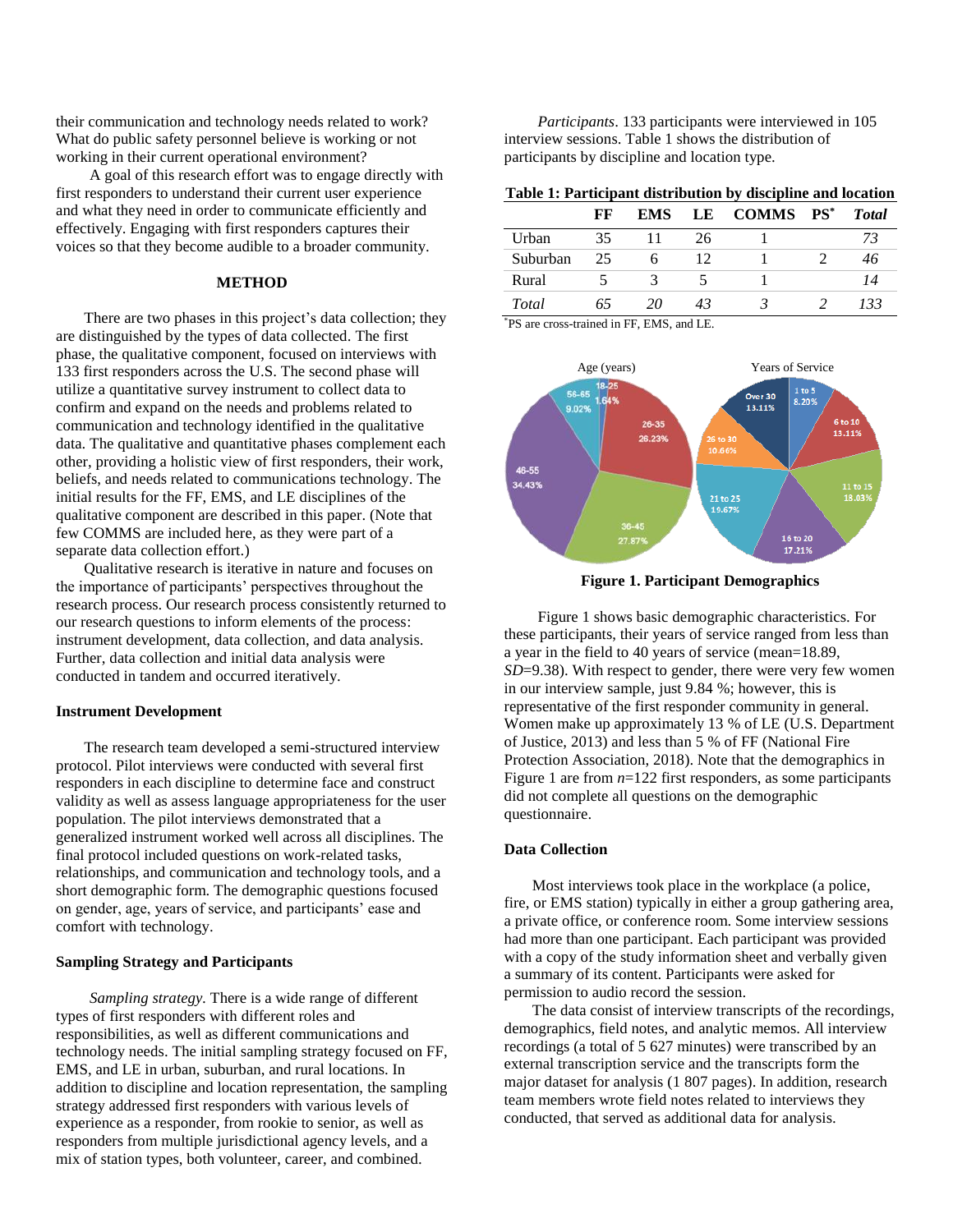#### **Data Analysis**

Data analysis involved both individual and research team coding and analysis sessions. Qualitative data analysis included coding, data extraction, and analytic memoing. Coding is a process of tagging data that allows for data reduction at the start of the analysis process. In the coding sessions, an initial code list was constructed and revised as the data were explored more fully. In these sessions findings were also discussed, ideas and concepts in and about the data were explored, and concepts and variables were ultimately identified to address as part of our analysis. Finally, data extraction was performed, which is the process of pulling (extracting) all data associated with a particular code from the source data to help identify relationships and themes that might exist across codes during analysis.

In the analysis sessions, the research team explored initial ideas about the data and the codes, and began to identify any relationships and themes. Analysis included thematic, negative case, values, and descriptive exploration of the data and the codes (Saldaña, 2013). Team members used analytic memoing to document the relationships of the data and the codes. The iterative process of reviewing the data and codes, the full data set and extracted files, facilitated the identification of themes, trends, outliers, and an overall impression and understanding of the data.

#### **RESULTS**

This section presents the results of the initial analysis of the qualitative interview data, including how first responders' work influences their communication and technology needs, the challenges they face using their current technology, and their vital need for usable solutions. Participant quotes are presented to serve as exemplars of key concepts, ideas, and themes identified in the analysis rather than as just singular examples of data. All participant responses in blue text are verbatim and come directly from participant transcripts. The participant responses are followed by a notation that is comprised of three parts: discipline (FF, EMS, LE, COMMS, PS); city type (Urban=U, Suburban=S, Rural=R); and interview number. Thus (FF-R-009) refers to a FF interview, from a rural location, who was fire interview number 009.

#### **Public Safety Communication and Technology Needs**

First responders in fire, law enforcement, and EMS require unique skillsets to respond to incidents in their respective disciplines. They are responsible for handling the most extreme incidents, utilizing the highest levels of specialized training, as well as the more routine day-to-day tasks. In their work environments, first responders are expected to know it all:

Pretty much, we're going to go help anybody that needs help, whether it's medical, fire, anything like that. If they need something, just call the fire department, we'll come and help them… So if it was really coming down to, "What do we do?" just be

anything for the citizens we work for, pretty much. (FF-R-009)

We're multi-faceted. We're teachers, doctors, nurses, medics, moms, dads, coaches, counselors is a big one, mental health specialists, which is what we get a lot of in [city redacted]. We're jack of all trades. We do everything. Report takers, problem solvers, crime fighters. I mean, we do everything in [city redacted]. (LE-U-013)

When responding to incidents, first responders have to expect the unexpected. While the extreme range of incident types in their work is overwhelmingly consistent across all three disciplines, first responders' communication and information needs and practices during incident response have very distinct differences. These differences heavily depend on their discipline, their position, and especially their role in the chain of command.

The differences among and within the various disciplines of FF, LE, and EMS imply that there is no easy "one size fits all" communications technology and data solution. Participant responses clearly show that not all first responders need access to all types of communication tools, nor to the same communication tools—everyone does not need everything. However, there are some important similarities across disciplines; for instance, FF, EMS, and LE all need to know the location and nature of incidents, and traffic patterns while en route to a location. Despite these similarities across disciplines, it is critical that technology developers and data providers know that even within a single discipline, communications technology and information needs differ based on both individual first responder roles as well as the scale and nature of the incident to which they are responding.

For FF, incident commanders need a much more holistic view of the incident in order to monitor and direct all teams involved, whereas the firefighters under their command are often completing very specific tasks and communicating only with their immediate crew. Likewise, information and communication needs for a single-family home structure fire differ from a high-rise fire or a large-scale hazmat incident. For EMS, information and communication needs of an EMS squad supervisor responsible for directing multiple crews are different from an individual paramedic and his/her partner. Coordinating and providing patient care for a mass casualty incident (MCI) is different than dealing with a single cardiac arrest patient. In LE, information and communication needs for a single patrol officer during a simple stop for a traffic violation are very different than those of an incident commander in charge of coordinating police response to an ongoing active shooter event. Shorter duration incidents require different information and communication needs than more extended incidents, such as active shooters, public protests and sporting events. Across these disciplines, the challenges in using communications technology are heightened due to first responders' unique environments, tasks, and needs.

# **User-Centered Design of Public Safety Communications Technology**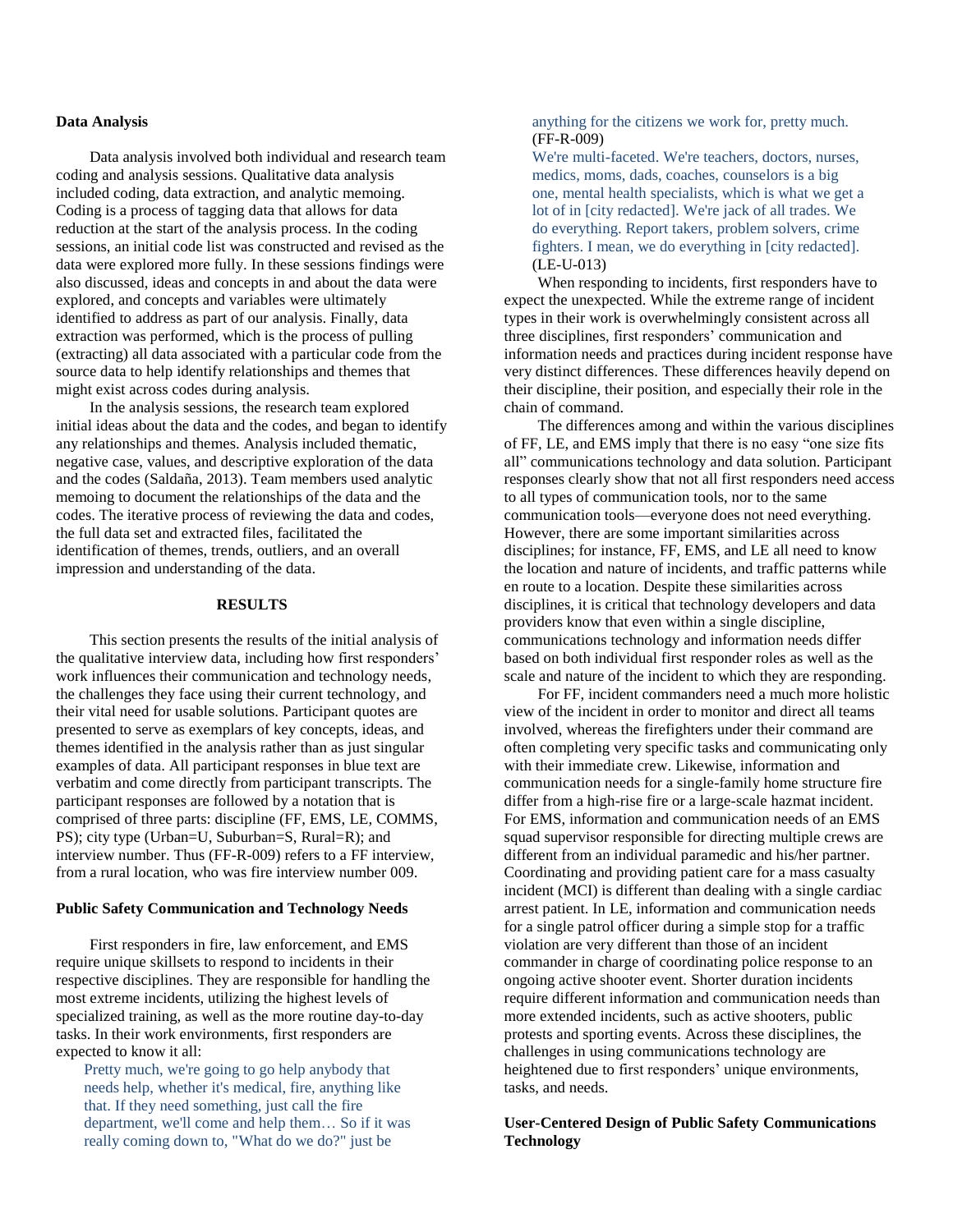As the human factors community is well aware, the design of new technology should focus on the user rather than be designed in a vacuum, absent of user needs. To have a positive impact on the work of first responders, meaningful improvements to their current technology and research and developments of new technology must be designed with and for them.

The idea of [a button used only for] emergency alerting on radios is absolute crap. It's a theory and a concept that was created in an air-conditioned room on a whiteboard, but when you're scared to death, you're going to do what you do 99.9 % of the time… hit the side button [used for normal radio transmissions]. (FF-R-008)

First responders spoke of what is working or not working in their current operational environments. Universally, participants all wanted better, faster, and cheaper technology. They also emphasized the needs to improve their current technology, reduce unintended consequences, lower product/service costs, and make technology easier to use. The user-identified needs and requirements provide a blueprint for the public safety communications R&D community to develop solutions for solving the "right problems." From the first responders' interviews, six user-centered governing principles emerged that should guide all development of public safety technology.

*1) Improve current technology.* Designers should make what first responders currently have better, more affordable, and more reliable. For example, better radios – coverage, durability, clarity; better microphones and cords. It is not necessarily new technology that first responders want, but the improvement of current technology that they believe is most important.

let's slow our horses a little bit, and let's back up and… Instead of introducing all this extra new stuff let's, one, make sure what we have actually works better. And then, two, let's not rely on it so much. (FF-U-042)

*2) Reduce unintended consequences.* Develop technology that does not take away first responders' attention from their primary tasks–causing distraction, loss of situational awareness, cognitive overload, and over-reliance on technology. Consider the social, political, policy, and legal implications of technology.

With all the different [technology] functions, it makes actually seeing what's going on in the neighborhood harder. And somebody's looking at this box to tell them what's going on as opposed to actually looking at the surroundings and figuring out what's going on. (LE-U-024)

*3) Recognize 'one size does not fit all'.* While standardization is critical for consistency, compatibility and quality, technology development must accommodate a variety of different public safety needs–across disciplines, personnel, departments, districts, contexts of use–all requiring adaptability and configurability.

So that's the challenge [for developers]. Whatever you come out with, it's not going to be one size fits all. (EMS-U-001)

*4) Minimize 'technology for technology's sake'.* Develop technology with and for first responders driven by their needs, requirements, and contexts of use.

I can't make any of my employees do anything. Okay. They're here 24 hours a day. I've done their job. It's not easy. If you throw all kinds of harder stuff to make their job harder on top of it, it's not going to work. I mean, I can put all of the sanctions and rules and everything I want on it, but I have to motivate people to want to use this technology and show them the advantage of using it… We can post statistics that show us what we're really doing, how it's useful. But if it's not [useful] to them, what's in it for them? (EMS-R-008)

*5) Lower product/service costs.* Develop technology at price points that departments can afford to purchase and maintain to reduce monetary barriers.

[Technology] has to be affordable, and that's the challenge. Of course, they're loosely related. I mean, there are companies out there that sell all this stuff, but it's never achievable for us. We'll never be able to spend \$10 000 on a radio. We have a hard enough time spending-- right now, I mean, our radios are costing almost 4 grand for radio. And that's why we have older radios because we can't afford the new stuff. (FF-R-019)

*6) Require usable technology.* Develop 'Fisher-Price' solutions – simple, easy to use, light, fast, and not disruptive. Technology should make it easy to do the right thing, hard to do the wrong thing, and easy to recover when the wrong thing happens.

But when you're in a dynamic environment, you need relatively simple what I call "Fisher-Price technology." Big shapes, big buttons, colors, things like that so that I don't have to scroll down menus and things like that… (FF-S-035) In the police world, if you want somebody to use

something, it has to be simple. The more complicated it is, it's very seldom getting used. (LE-R-001)

Participants were not opposed to technology, but they want technology that makes sense to them and makes their work easier to accomplish. They don't want technology to sever and replace the human connection they see as so important. Technology must also work with first responders' other equipment and tools, and be affordable. Adhering to these guiding principles will promote first responders' trust with new technology, a requirement for successful adoption.

## **Trust in Public Safety Communications Technology**

Early in the data analysis, the concept of trust emerged as an overarching element in public safety communications technology. The relationship of trust to many of the problems identified by the first responder participants was prevalent in the data. Although it was not specifically asked during the interviews, trust cut across the data, irrespective of discipline, geography, city type, rank, age, years of service, and other variables.